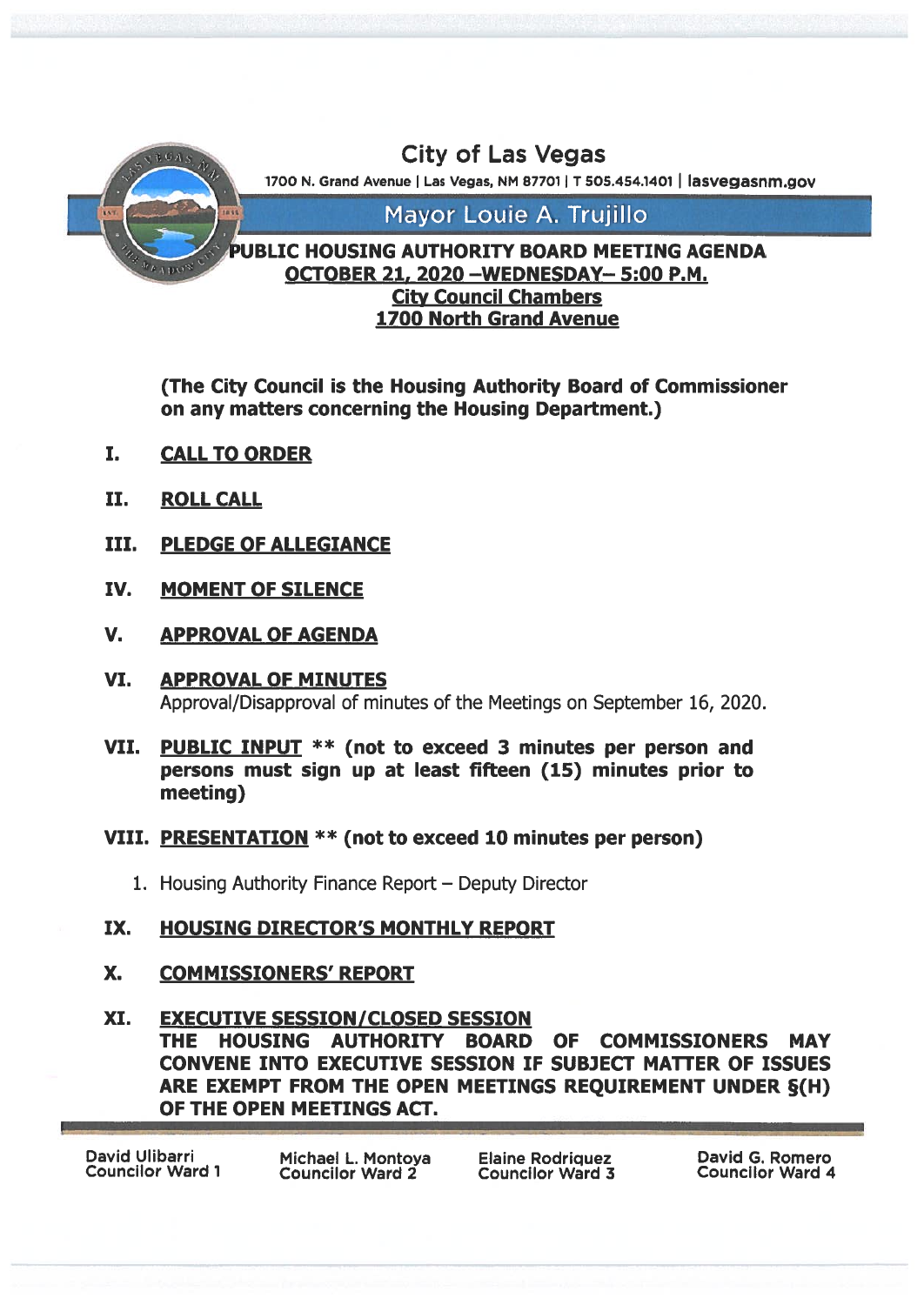- i. Personnel matters, as permitted by Section 10-15-1(H) (2) of the New Mexico Open Meetings Act, NMSA 1978.
- ii. Matters subject to the attorney client privilege pertaining to threatened or pending litigation in which the City of Las Vegas is or may become <sup>a</sup> participant, as permitted by Section 10-15-1(H) (7) of the New Mexico Open Meetings Act, NMSA 1978.
- iii. Matters pertaining to the discussion of the sale and acquisition of real property, as permitted by Section 10-15-1(H) (8) of the Open Meetings Act, NMSA 1978.

#### XII. ADJOURN

ATTENTION PERSONS WITH DISABILITIES: The meeting room and facilities are accessible to persons with mobility disabilities. If you plan to attend the meeting and will need an auxiliary aid or service, please contact the City Clerk's Office prior to the meeting so that arrangements may be made.

NOTE: A final Agenda will be posted 72 hours prior to the meeting. Copies of the Agenda may be obtained from City Hall, Office of the City Clerk, 1700 North Grand Avenue, Las Vegas, New Mexico 87701.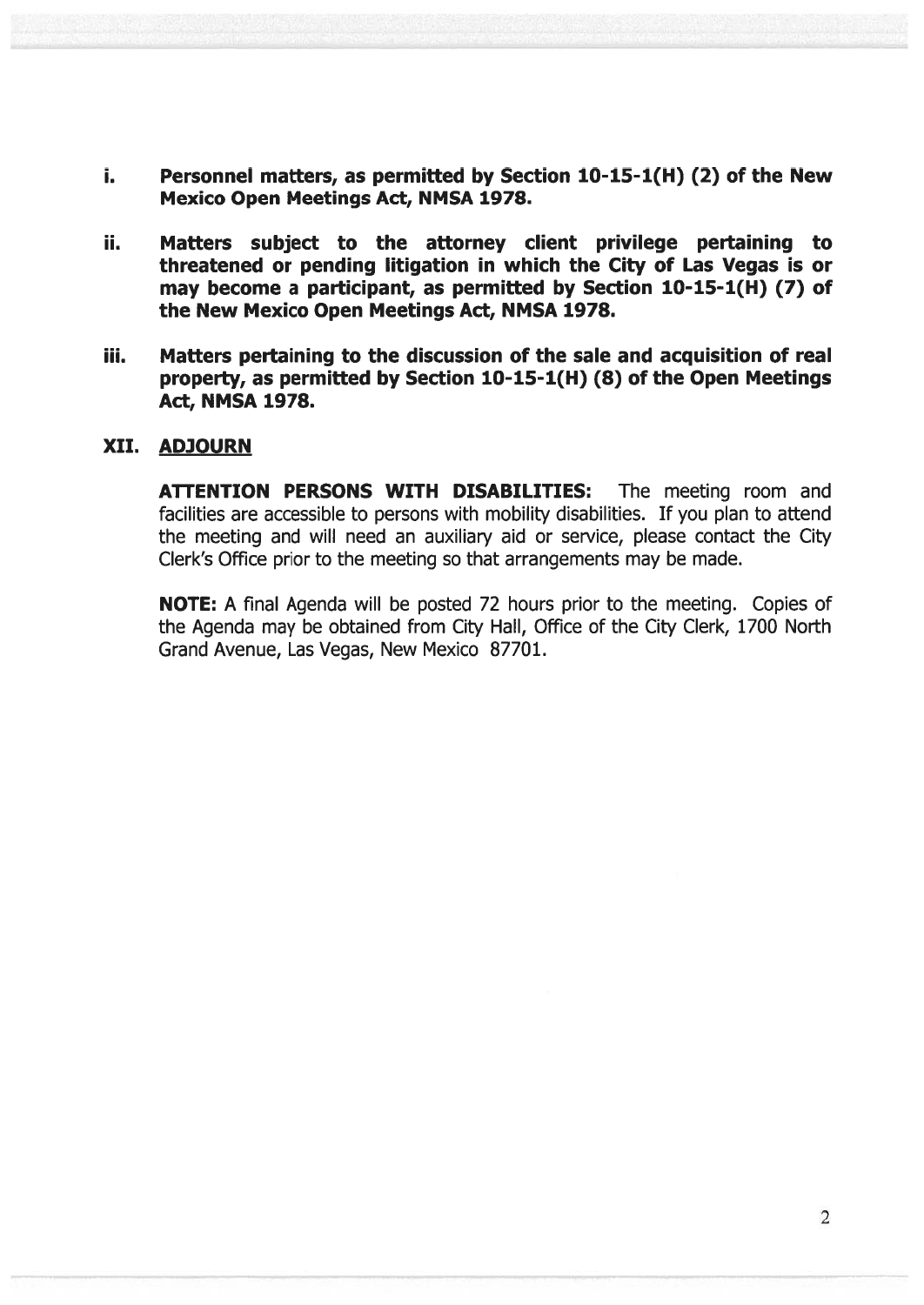MINUTES OF THE CiTY OF LAS VEGAS HOUSING AUTHORITY COMMISSION MEETING HELD ON WEDNESDAY SEPTEMBER 16, 2020 AT 5:00 P.M. IN THE CITY COUNCIL CHAMBERS.

CHAIRMAN: Louie A. Trujillo

COMMISSIONERS: David Ulibarri Jr.

Michael Montoya David Romero Elaine Rodriguez

#### ALSO PRESENT:

Scott Aaron, City Attorney Terry Baca, Executive Director NRHA Natasha Martinez, Deputy Director NRHA Barbara Padilla, Site Manager

#### CALL TO ORDER

Meeting was called to order by Chairman Louie A. Trujillo

#### ROLL CALL

#### PLEDGE OF ALLEGIANCE

#### MOMENT OF SILENCE

Chairman Louie A. Trujillo offered <sup>a</sup> moment of silence in thanksgiving for all the employees at the City. He stated he is glad everyone is back at work and everyone is healthy and he prays they stay that way. He prayed for all the employees who were sick and their families and that this is over and they never have this happen again. Chairman Trujillo prayed for Charlie Gallegos for his 30 years of service to the City of Las Vegas, one of the hardest working employees he has seen in <sup>a</sup> long time. He prays his retirement goes smoothly and that he and his wife enjoy his retirement for <sup>a</sup> long time.

#### APPROVAL OF AGENDA

Commissioner David Romero made <sup>a</sup> motion to approve the agenda as presented. Commissioner Michael Montoya seconded the motion.

Chairman Louie Trujillo asked for <sup>a</sup> roll call. Roll call was taken and reflected the following.

| <b>Commissioner Elaine Rodriguez</b> | Yes        |
|--------------------------------------|------------|
| <b>Commissioner Michael Montoya</b>  | <b>Yes</b> |
| <b>Commissioner David Romero</b>     | <b>Yes</b> |
| Commissioner David Ulibarri Jr.      | Yes        |

Barbara Padilla re-read the motion and advised the motion carried.

#### APPROVAL MINUTES

Commissioner David Romero made <sup>a</sup> motion to approve the minutes of August 19, 2020. Commissioner David Ulibarri Jr. seconded the motion.

Chairman Louie Trujillo asked for <sup>a</sup> roll call. Roll call was taken and reflected the following.

Commissioner David Romero Yes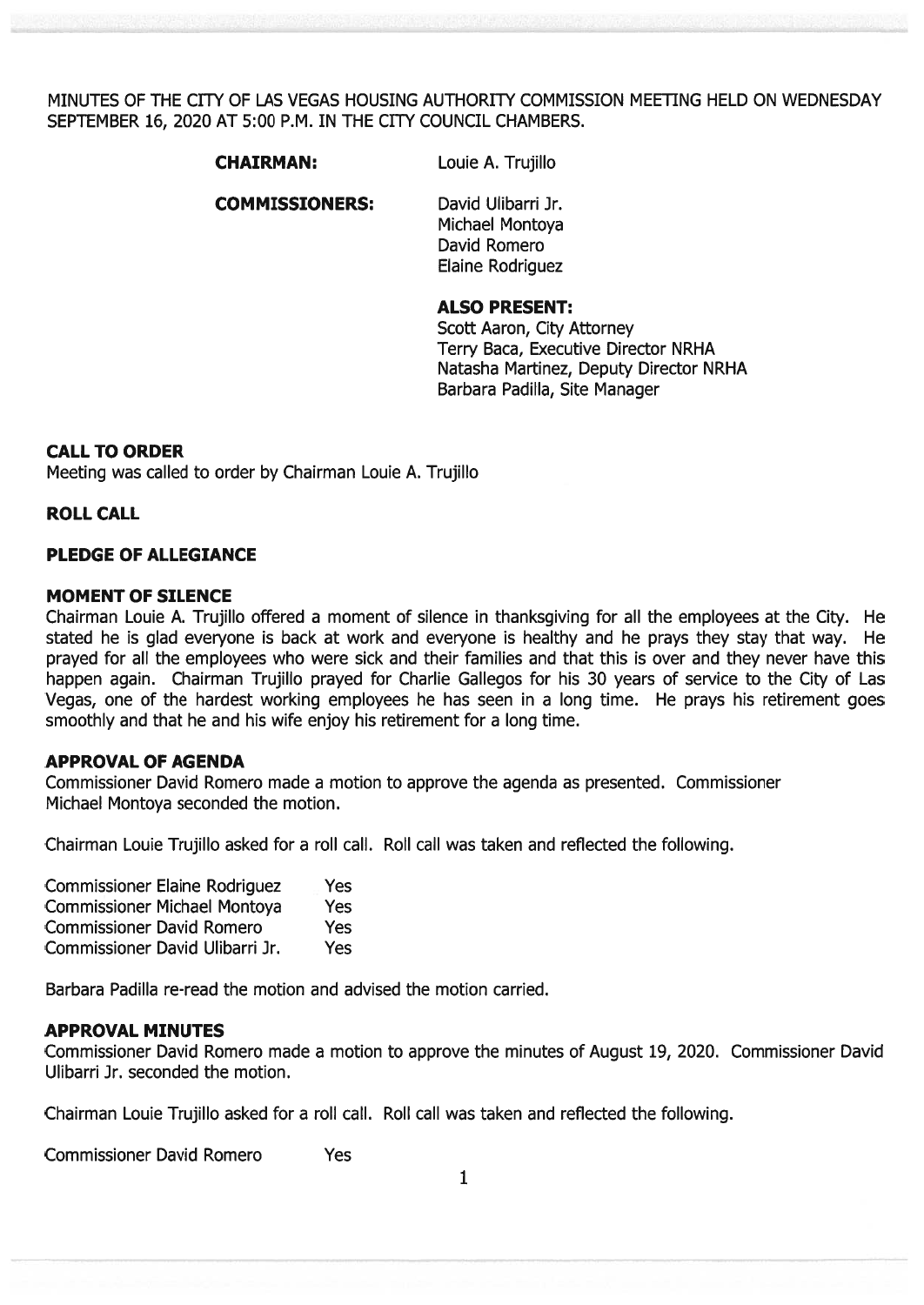| <b>Commissioner Michael Montoya</b>  | Yes  |
|--------------------------------------|------|
| <b>Commissioner Elaine Rodriguez</b> | Yes  |
| Commissioner David Ulibarri Jr.      | Yes: |

Barbara Padilla re-read the motion and advised the motion carried.

#### PUBLIC INPUT

None at this time.

#### PRESENTATION

Charlie Gallegos — 30 years of dedicated service to the City of Las Vegas Housing Authority.

Executive Director Terry Baca presented <sup>a</sup> plaque to Charlie Gallegos which stated: 30 years of service to Charlie Gallegos in recognition of your hard work and loyal service to the Housing Authority throughout the years, we appreciate you. Thank you, City of Las Vegas, September 2020.

Mr. Gallegos was applauded by the Commission and audience. Chairman Trujillo asked if Mr. Gallegos would like to say <sup>a</sup> few words. Charlie Gallegos stated he enjoyed working for the City of Las Vegas. He thanked them for his job. He stated he learned <sup>a</sup> lot and gained experience throughout his time. He stated he loved his job and was always busy working on vacant units and remodeling. Charlie noted that when Las Vegas Housing competed in competitions at training events, Las Vegas Housing always took first place. He took <sup>a</sup> lot of pride in this and said they were looked up to by many other maintenance staff.

Executive Director Baca stated that Charlie's skills and knowledge would be hard to replace.

Commissioner Michael Montoya stated he would like to thank Charlie Gallegos for being involved in the boxing program back in 2006. He stated Charlie was very involved and they helped him out with <sup>a</sup> place to have boxing for the kids and so forth. He stated Charlie has always given his all and working for 30 years is like <sup>a</sup> marriage, and it's tough. Commissioner Montoya thanked Charlie again for his years of service with the City.

Housing Site Manager, Barbara Padilla stated it has been an honor for her to work with Charlie all these years. She stated after working together all these years they become like family. She stated Charlie's has always done <sup>a</sup> stellar job and the department is going to be at <sup>a</sup> loss without Charlie.

Executive Director Baca stated that Charlie was one of the first people he met when he came into housing, and Charlie is <sup>a</sup> friend to everyone.

Commissioner Elaine Rodriguez asked Charlie if he was <sup>a</sup> boxer himself. Charlie stated, yes ma'am. He was <sup>a</sup> boxer and kick boxer who fought in Canada and other places. He stated he tried hard to keep kids off the streets and away from drugs and all that by getting them involved in boxing.

### HOUSING AUTHORITY FINANCE REPORT

Natasha Martinez presented the Housing Department Revenue and Expenditure repor<sup>t</sup> thru August 31, 2020. Ms. Martinez stated two months have lapsed. They are at 17% of the fiscal year. Dwelling rent is right along what they were expecting. They have billed out \$91,781. For operating subsidy that has been allocated to this area, it is \$116,497. Housing other income is low right now because of the moratorium on evictions, for one, and they are not charging late fees because of the new CDC regulations that were just passed. The transfer in that they have received is \$61,037 from the repaymen<sup>t</sup> agreement. Ms. Martinez stated she go<sup>t</sup> to meet with Mandy Griego, who is now going to be in field operations in DC. So the Mandy they all know and love that used to work in their field office in Albuquerque is actually going to be working in field operations in Headquarters. She is going to be one of the one's overseeing the Albuquerque field office.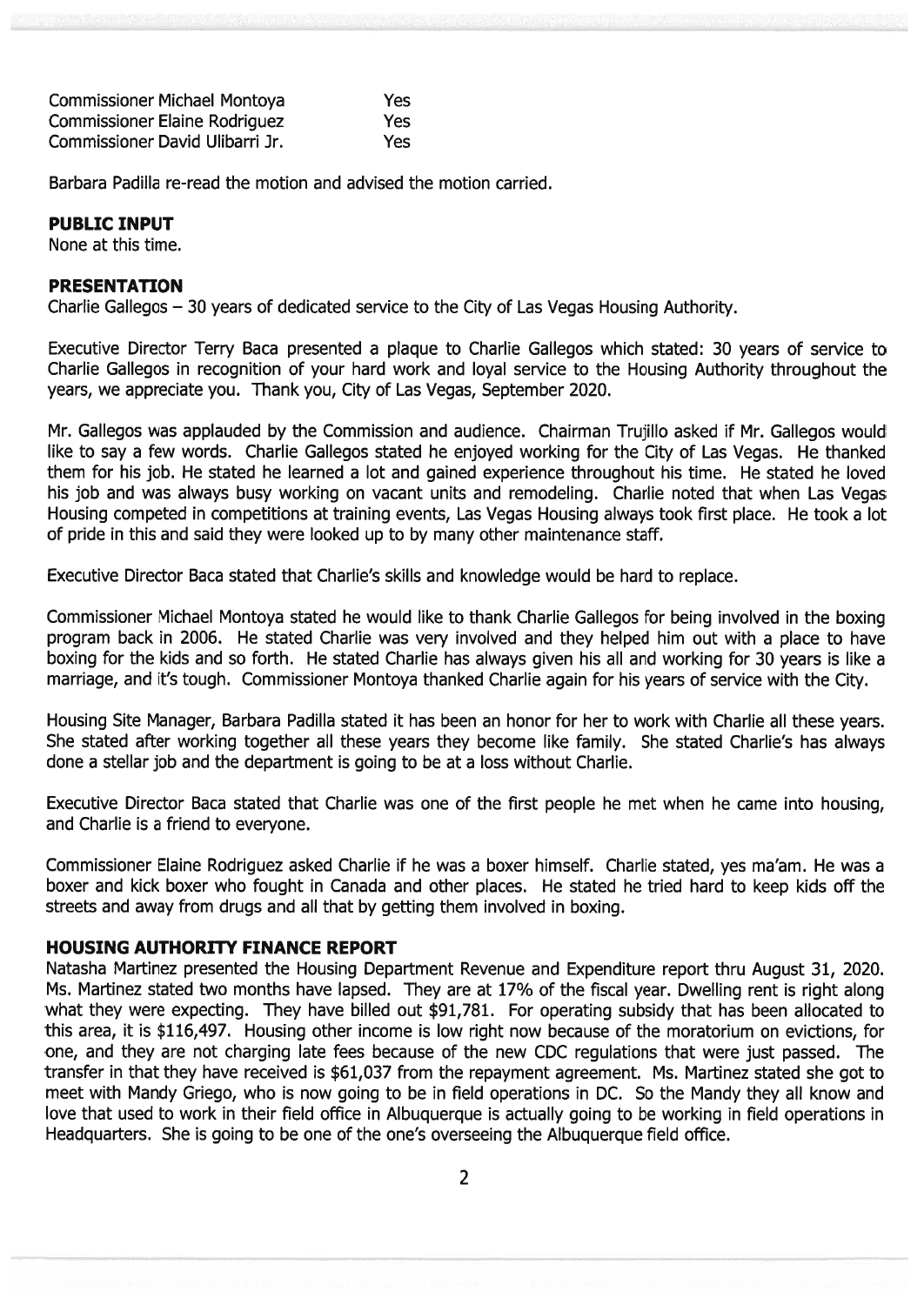Natasha stated that before Mandy left she did share with her the repaymen<sup>t</sup> agreement. She stated that Chris Kunis who is in the office of General Council OG] did state that in the repaymen<sup>t</sup> agreemen<sup>t</sup> there are going to be favorable terms. Ms. Martinez stated she is not allowed to discuss them in <sup>a</sup> public meeting, but they will be favorable to the City's benefit. Ms. Martinez stated if this is something the Commission feels needs to be discussed they can, but not in an open meeting.

Natasha Martinez stated as far as transferring in from Capital Fund, because of the transfer going on, at the end of the year, only the expenses that were drawn down from capital fund won't be done so they don't have <sup>a</sup> large bank account to be transferred over. Ms. Martinez stated for employee expenses they had budgeted \$123,693, actual to date is \$102,622. She stated as they all know, both Terry Baca and herself are funded through <sup>a</sup> different agency so the employee expenses don't count for either of them. For operating expenses it is at \$53,022. Those numbers are <sup>a</sup> little low but they have not go<sup>t</sup> the billing from Northern because they are still netting out the work she did when she was <sup>a</sup> City employee doing work for Northern.

#### DISSCUSSION — Update on Transfer to Northern Regional Housing Authority.

Executive Director Terry Baca stated at this point, the Las Vegas portion of the transfer has been submitted to HUD with the exception of the title search. He stated as they know they are also transferring the Raton Housing Authority into the Regional. He stated they are having <sup>a</sup> little snag there because of the structure being <sup>a</sup> little different that the Las Vegas HA.

ED Baca stated he has to meet with the Northern Regional Board to ge<sup>t</sup> jurisdictional approval within the city. Other than that, everything is going well. Once they ge<sup>t</sup> the letter from the attorney it is in HUD's hands where they will do the review and decide if there is anything else they need. Mr. Baca stated he has done transfers before and does not anticipate there being any issues.

Natasha Martinez, Deputy Director, stated they met with the City Attorney, City Manager, HR Director and IT as well as the Finance Director to go over some of the transitions that will be occurring. They have <sup>a</sup> set date for the Housing employees to be City of Las Vegas employees on September 25, 2020. September 26, 2020, the Northern Regional Housing Authority will be assuming responsibility for the employees. For IT services, this will be transferred on October  $14<sup>th</sup>$  and  $15<sup>th</sup>$ .

ED Baca stated he has met with the staff and answered any questions they had. He stated if any individual had an issue, he sat with them and made sure they were comfortable with what was going on or any questions they had. Chairman Trujillo asked if it was the same retirement plan. ED Baca stated, yes. Ms. Martinez stated they will now be on <sup>a</sup> Municipal plan, 4 and the City is on Municipal plan 3. They will be working with the employee's salaries to compensate for the changes. The insurances are almost exactly the same as what the City has. They are trying their best to ge<sup>t</sup> the best possible benefits for all the employees of the Northern Regional Housing Authority.

Commissioner David Romero asked if there is <sup>a</sup> presentation they need to do in DC regarding the transfer. ED Baca stated in the transfers he has been involved in, they have not had to, but they can do something like that if the Commission wishes to. Ms. Martinez reminded the commission that this transfer was one of the recommendations from the DC office when the evaluation came back, was this consolidation. Ms. Martinez stated it is also helping with the repaymen<sup>t</sup> of the houses, which they cannot discuss in an open meeting. She stated this is something they can discuss in executive session if they wish.

Commissioner Elaine Rodriguez had <sup>a</sup> question on the monthly repor<sup>t</sup> regarding the number of outstanding work orders. She asked if that was <sup>a</sup> common number for outstanding work orders. ED Baca stated right now they are mainly doing emergency work orders because of COVID-19, so that number will change.

### HOUSING DIRECTORS MONTHLY REPORT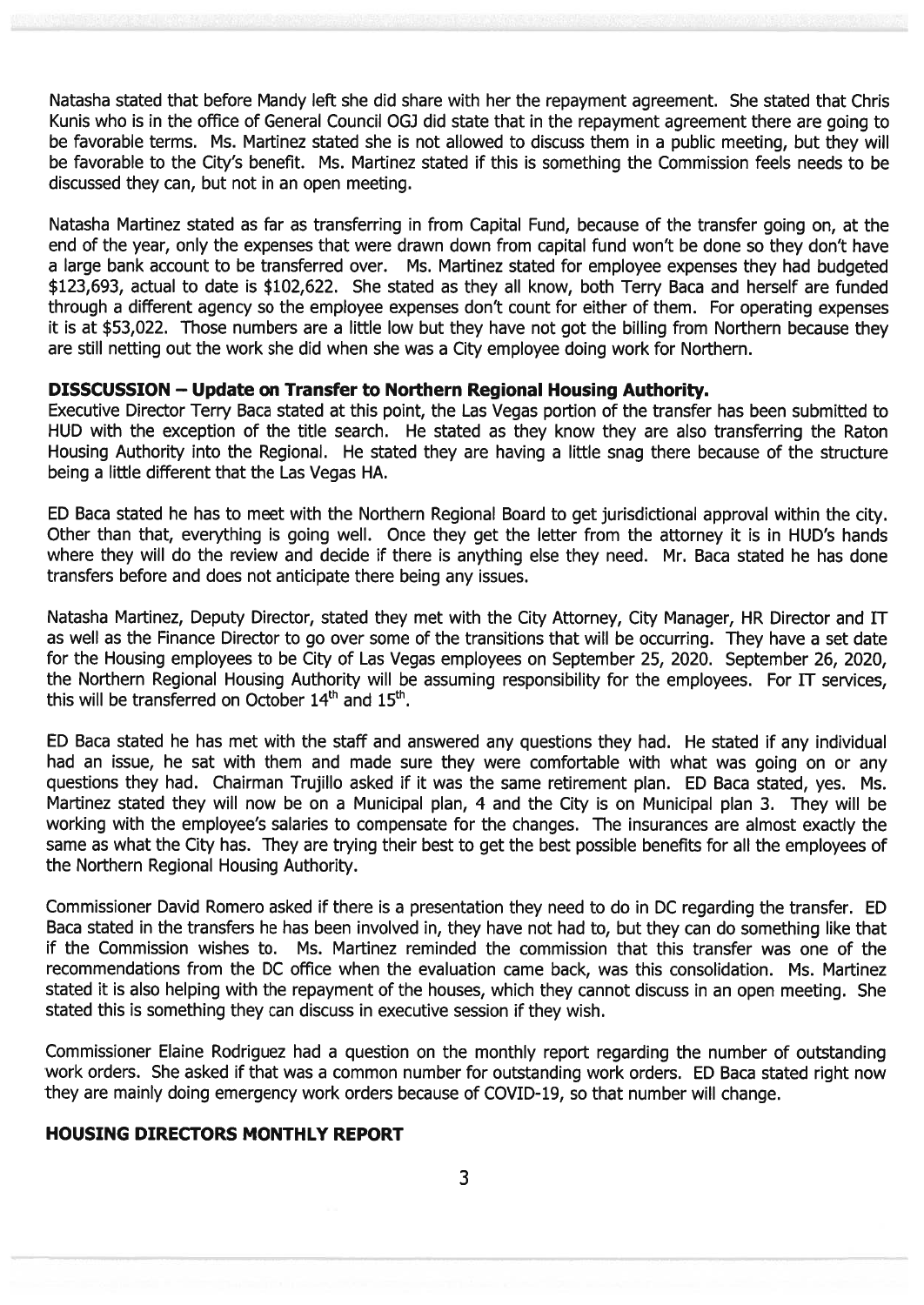Executive Director Terry Baca stated he has given his repor<sup>t</sup> on the transfer information and asked if there were any other questions for the commission.

Chairman Louie Trujillo asked if there was anything in the repor<sup>t</sup> he needed to alert them about. ED Baca stated no, it is pretty straight forward. They did complete the stucco project and they are working on the soffit replacement. He stated they will be adding 10 more units online that will be rehabbed. There is <sup>a</sup> lot of things going on that will be <sup>a</sup> good improvement to the program. Chairman Trujillo asked ED Baca if he has had an opportunity to look at all the units. ED Baca stated he has been in <sup>a</sup> lot of the units, saying at one time he did <sup>a</sup> physical needs assessment for the Las Vegas Housing Authority when he was hired as an independent contractor for an architect out of Albuquerque. ED Baca stated he is familiar with was the units in Las Vegas.

Commissioner David Ulibarri asked ED Baca if he heard any concerns from the tenants living in the units about him being the new Director or any other concerns. Deputy Director Natasha Martinez stated they did change the newsletter to include Mr. Baca as the new Executive Director, but because of direction they have received from HUD on how they have to go about the social distancing, they have not had <sup>a</sup> lot of contact with residents, this includes not having gone into units to conduct annual inspections. Normally they would have done <sup>a</sup> meet and gree<sup>t</sup> but due to the current circumstances they have not. ED Baca stated as soon as they are able to, they will do something with the residents.

Commissioner Ulibarri stated he is sure there are some concerns from the tenants. ED Baca expressed that he knows it is <sup>a</sup> big change for the residents, as well as for the staff. He hopes it is all positive. He knows there will be hurdles to go over but overall they hope to provide better service to all residents. He stated without the residents they would not have jobs.

Commissioner Michael Montoya stated there is <sup>a</sup> homeless problem in this community and <sup>a</sup> lot of it has to do with the River Walk. He stated on behalf of the City they are going to be treating it like any other park and following the ordinance. He asked if Washington considers any of these homes for homeless people in an emergency because they have nowhere to go. ED Baca stated unfortunately they have the same issue in Raton. He stated there is nothing they can do within the Housing Authority because of background checks and they do need to meet the criteria. He stated they may be able to partner with someone in helping. Ms. Martinez stated the new thing that came out with the CDC about <sup>a</sup> week ago with the moratorium that passed, it was actually to preven<sup>t</sup> homelessness. She stated due to the moratorium they cannot evict due to non paymen<sup>t</sup> of rent regardless of financial situation. This was HUD's way of trying to work on the homelessness initiative. She stated they do have homelessness programs which, until the transfer is complete and they are one large Housing Authority, they cannot apply for. Commissioner Montoya stated it has become a real issue and they have <sup>a</sup> large number of citizen that are pumped up about fixing up the Gallinas River and doing some improvements for all ages of people to go enjoy. He stated he does not know what the solution is, but he hoped that Housing would be able to assist in some kind of programs because the Samaritan House is giving out services, even giving out tents, which is not the answer. ED Baca stated there are some organizations in Taos that work with homeless so hopefully they can expand some of their services. He stated this is not only <sup>a</sup> problem in Las Vegas, it is <sup>a</sup> problem in Raton as well.

Commissioner Montoya asked if they partner with the Samaritan House in Las Vegas. Deputy Director Martinez stated they can't because of the funding source they are paid through. She explained they can partner in the sense of showing them <sup>a</sup> list they have but they can share recourses if the people applying allow them to. She stated there is <sup>a</sup> lot of red tape that needs to be crosses. She stated they have taken applications to the Samaritan House as well as to some people who were living in <sup>a</sup> camping trailer. It's <sup>a</sup> matter of the follow through from them. A lot of times the applications are not returned. Ms. Martinez stated some people don't want their information in the system so they won't do the paperwork and often times some people don't want the help. Chairman Trujillo agreed.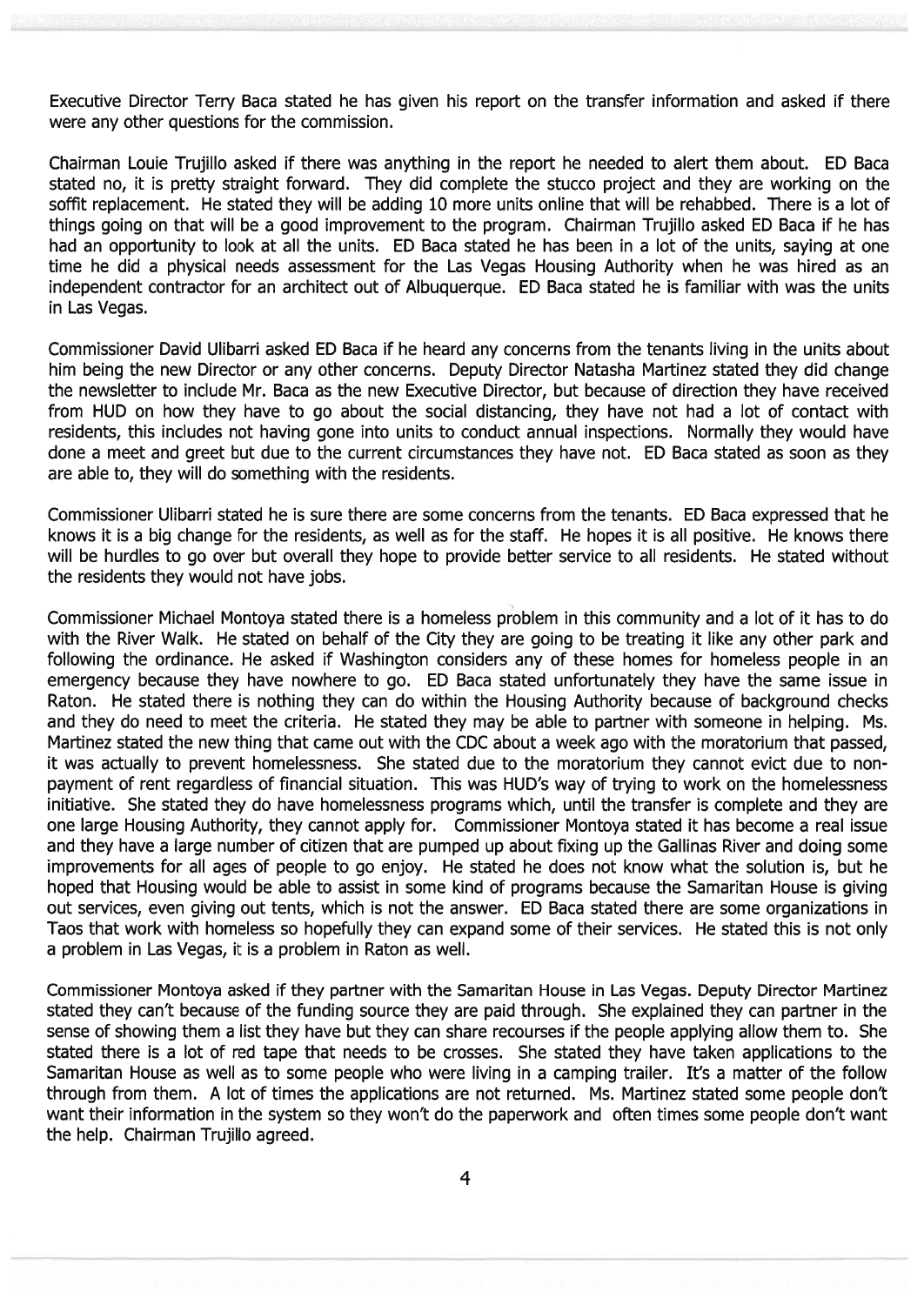Commissioner Montoya asked if they have talked about the future of the Mills Ave. property. Ms. Martinez stated it is mentioned in the 5 year plan. ED Baca stated at this point they have not discussed the Mills Ave. property. He would like to first ge<sup>t</sup> more into the workings of the Housing Authority before they start making big plans for that area. He stated one of the reasons for this merger is that it makes them <sup>a</sup> large housing authority which makes them more desirable for development.

#### COMMISSIONERS REPORT

Commissioner David Ulibarri asked ED Baca if he could take <sup>a</sup> look at the wall on Hot Springs Blvd. He stated there is <sup>a</sup> wall there between housing and Daylight Donuts. He stated he spoke to Natasha and Barbara about it and he thinks they were working to see if there was something they could do with it. He stated it is almost to fall and the property owner is very concerned about it. ED Baca stated he will take <sup>a</sup> look at it.

#### EXECUTIVE SESSION

Commissioner David Romero made <sup>a</sup> motion to enter into executive session in the matters pertaining to the discussion of the sale and acquisition of real property, as permitted by Section 1O-15-1(H)(8) of the Open Meetings Act, NMSA 1978. Commissioner Michael Montoya seconded the motion.

Chairman Louie Trujillo asked for <sup>a</sup> roll call. Roll call was taken and reflected the following.

| Commissioner David Ulibarri Jr.      | Yes |
|--------------------------------------|-----|
| <b>Commissioner Elaine Rodriguez</b> | Yes |
| <b>Commissioner David Romero</b>     | Yes |
| <b>Commissioner Michael Montoya</b>  | Yes |

Barbara Padilla re-read the motion and advised the motion carried.

Commissioner Michael Montoya made <sup>a</sup> motion to end the executive session. Commissioner Rodriguez seconded the motion.

Chairman Louie Trujillo asked for <sup>a</sup> roll call. Roll call was taken and reflected the following.

| <b>Commissioner Montoya</b>   | Yes |
|-------------------------------|-----|
| <b>Commissioner Romero</b>    | Yes |
| <b>Commissioner Rodriguez</b> | Yes |
| Commissioner Ulibarri Jr.     | Yes |

Barbara Padilla re-read the motion and advised the motion carried.

Commissioner David Romero stated for the record only matters pertaining to the discussion of the sale and acquisition of real property, as permitted by Section 1O-15-1(H)(8) of the Open Meetings Act, NMSA 1978 and no action was taken.

Commissioner David Romero made <sup>a</sup> motion to return to regular session. Commissioner David Ulibarri Jr. seconded the motion.

Chairman Louie Trujillo asked for <sup>a</sup> roll call. Roll call was taken and reflected the following.

| <b>Commissioner Michael Montoya</b>  | Yes        |
|--------------------------------------|------------|
| Commissioner David Ulibarri Jr.      | Yes        |
| <b>Commissioner Elaine Rodriguez</b> | <b>Yes</b> |
| <b>Commissioner David Romero</b>     | Yes        |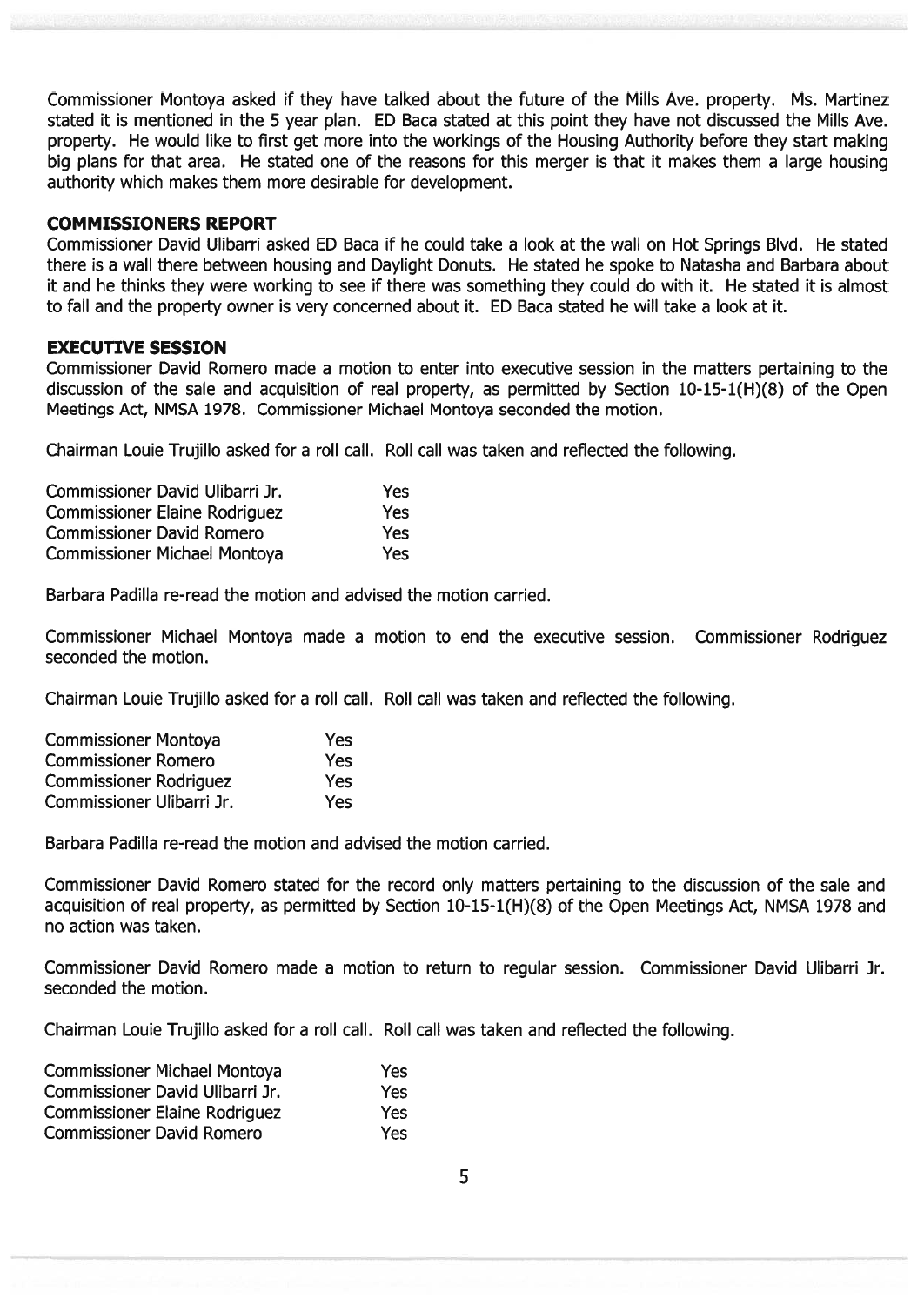Barbara Padilla re-read the motion and advised the motion carried.

#### ADJOURN

Commissioner David Romero made <sup>a</sup> motion to adjourn the meeting. Commissioner David Ulibarri Jr. seconded the motion.

Chairman Louie Trujillo asked for <sup>a</sup> roll call. Roll call was taken and reflected the following.

| <b>Commissioner Elaine Rodriguez</b> | Yes        |
|--------------------------------------|------------|
| Commissioner David Ulibarri Jr.      | <b>Yes</b> |
| <b>Commissioner Michael Montoya</b>  | Yes        |
| <b>Commissioner David Romero</b>     | Yes        |

Barbara Padilla re-read the motion and advised the motion carried.

Chairman of the Board of Commissioners

ATTEST

Casandra Fresquez, City Clerk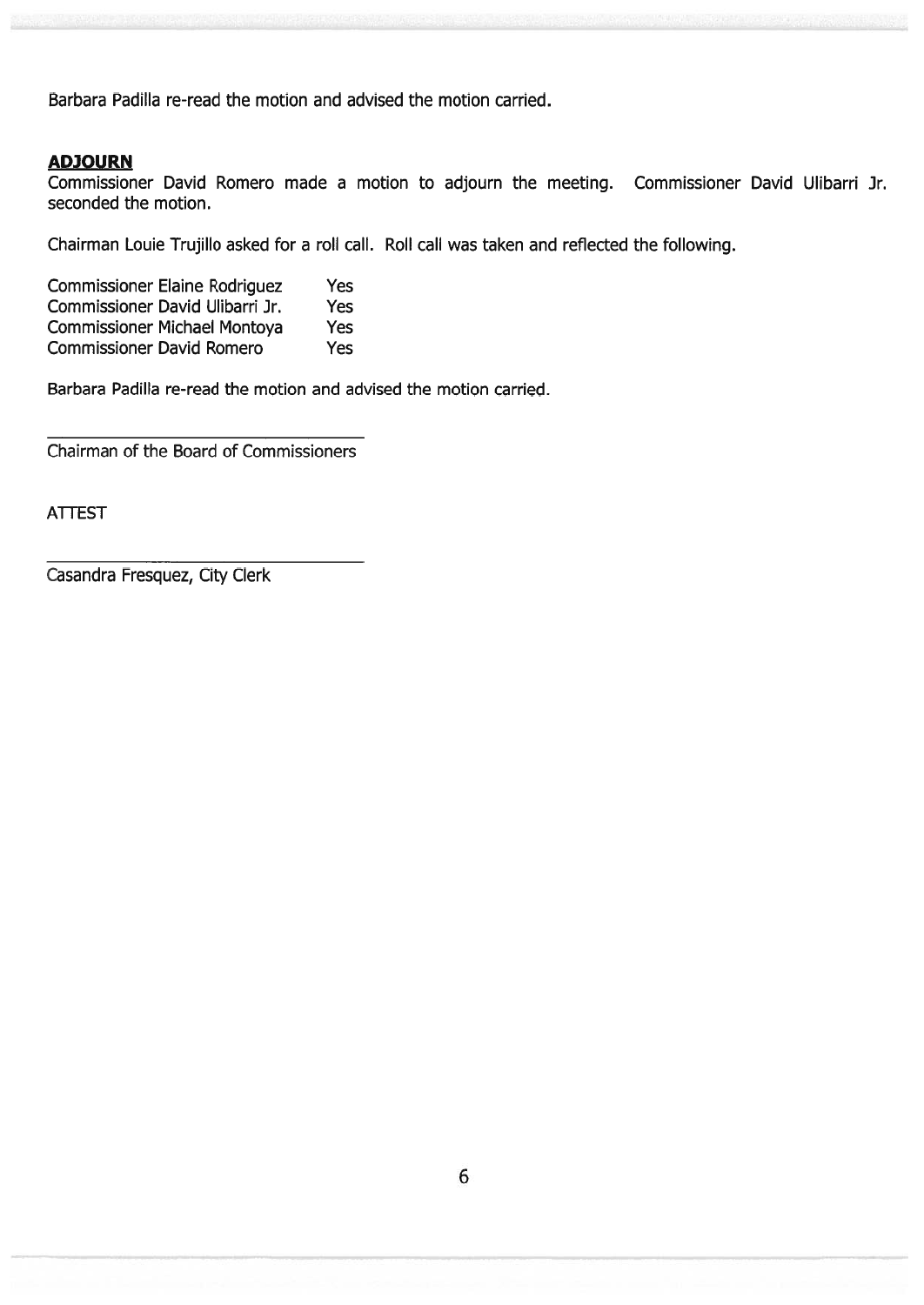#### HOUSING DEPARTMENT-REVENUE COMPARISON THRU September 30, 2020- 25% OF YEAR LAPSED (3 of 12 months) FISCAL YEAR 2021

|                                 | А             | в              | C                   | D             |                     | G<br>(E/B) |
|---------------------------------|---------------|----------------|---------------------|---------------|---------------------|------------|
|                                 | FY 2020       | <b>FY 2021</b> | FY 2021             | FY 2020       | FY 2021             |            |
|                                 | <b>BUDGET</b> | <b>BUDGET</b>  | <b>YTD - BUDGET</b> | <b>ACTUAL</b> | <b>YTD - ACTUAL</b> | % REV      |
| <b>DWELLING RENT</b>            | 560,000       | 560,000        | 140,000             | 537,617       | 141,236             | 25%        |
| <b>OPERATING SUBSIDY</b>        | 660,000       | 725,000        | 181,250             | 805,364       | 174,746             | 24%        |
| <b>HOUSING-OTHER INCOME</b>     | 16,400        | 16,000         | 4,000               | 22,125        | 21                  | $0\%$      |
| <b>TRANSFERS IN (CFP FUNDS)</b> | 426,640       | 366,368        | 91,592              | 317.254       | 91,555              | 25%        |
| <b>TOTAL</b>                    | 1.663.040     | 1.667.368      | 416,842             | 1,682,360     | 407,558             | 24%        |

(Other income includes:interest, late fee charges and unit repair materials)

#### HOUSING DEPARTMENT- EXPENDITURE COMPARISON THRU September 30, 2020- 25% OF YEAR LAPSED (3 of 12 months) FISCAL YEAR 2021

|                       | А             | в              | С            |               |                     |                    | н           |
|-----------------------|---------------|----------------|--------------|---------------|---------------------|--------------------|-------------|
|                       |               |                |              |               |                     |                    | (E/B)       |
|                       | FY 2020       | <b>FY 2021</b> | FY 2021      | FY 2020       | <b>FY 2021</b>      | <b>FY 2020</b>     | %           |
|                       | <b>BUDGET</b> | <b>BUDGET</b>  | YTD - BUDGET | <b>ACTUAL</b> | <b>YTD - ACTUAL</b> | <b>AVAIL, BAL.</b> | <b>BDGT</b> |
| <b>EMPLOYEE EXP.</b>  | 662,577       | 742.159        | 185,540      | 623,396       | 146,522             | 595,637            | 20%         |
| <b>OPERATING EXP.</b> | 838,795       | 710,462        | 177.616      | 522,313       | 174,708             | 535,754            | 25%         |
| TOTAL                 | 1,501,372     | 1,452,621      | 363,155      | 1,145,709     | 321,230             | 1,131,391          | 22%         |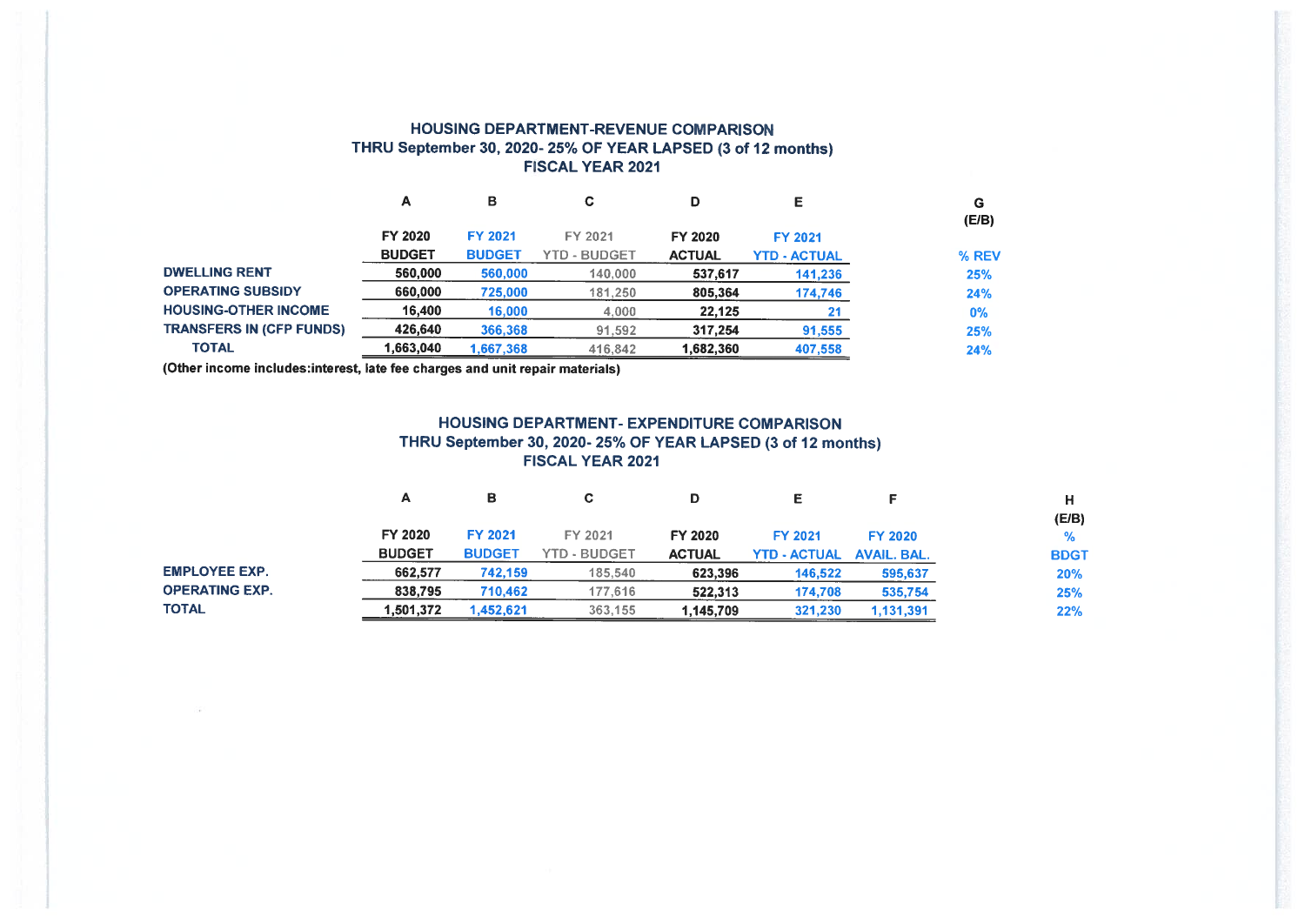# CITY OF LAS VEGAS HOUSING AUTHORITY MONTHLY REPORTING SEPTEMBER 2020

| <b>OCCUPANCY</b>                                 | <b>JULY</b>             | <b>AUG</b>              | <b>SEPT</b>          | <b>OCT</b> | <b>NOV DEC</b> | <b>JAN</b> | <b>FEB</b> | <b>MAR</b> | <b>APR</b> | <b>MAY</b> | <b>JUNE</b> |
|--------------------------------------------------|-------------------------|-------------------------|----------------------|------------|----------------|------------|------------|------------|------------|------------|-------------|
| UNITS AVAILABLE TO RENT                          | 251                     | 251                     | 251                  |            |                |            |            |            |            |            |             |
| <b>UNITS UNDER LEASE</b>                         | 246                     | 247                     | 247                  |            |                |            |            |            |            |            |             |
| TOTAL UNITS VACANT FOR MONTH                     | 5                       | 4                       | 4                    |            |                |            |            |            |            |            |             |
| <b>IMOVE-INS THIS MONTH</b>                      | 5                       | 5                       | $\mathbf{3}$         |            |                |            |            |            |            |            |             |
|                                                  |                         |                         |                      |            |                |            |            |            |            |            |             |
| <b>APPLICATIONS</b>                              |                         |                         |                      |            |                |            |            |            |            |            |             |
| <b>APPLICATIONS ON FILE</b>                      | 50                      | 49                      | 52                   |            |                |            |            |            |            |            |             |
| <b>APPLICATIONS TAKEN THIS MONTH</b>             | $\overline{\mathbf{z}}$ | 5                       | 8                    |            |                |            |            |            |            |            |             |
| <b>APPLICATIONS IN PROCESS</b>                   | 5                       | $\overline{2}$          |                      |            |                |            |            |            |            |            |             |
| <b>APPLICANTS REQUIRING 504 ADA</b>              | $\mathbf 0$             | 1                       |                      |            |                |            |            |            |            |            |             |
| <b>APPLICANTS DENIED IN GENERAL</b>              |                         | 1                       | $\mathbf 0$          |            |                |            |            |            |            |            |             |
| <b>APPLICANTS DENIED FOR DRUG/CRIME RELATED</b>  | $\overline{\mathbf{2}}$ | $\overline{\mathbf{2}}$ | $\blacktriangleleft$ |            |                |            |            |            |            |            |             |
| <b>TOTAL # OF DAYS FOR LEASE-UP TIME</b>         | $\overline{\mathbf{3}}$ | 4                       | $\overline{5}$       |            |                |            |            |            |            |            |             |
|                                                  |                         |                         |                      |            |                |            |            |            |            |            |             |
| <b>HOUSING MANAGEMENT</b>                        |                         |                         |                      |            |                |            |            |            |            |            |             |
|                                                  |                         | COVID-19 COVID-19       |                      |            |                |            |            |            |            |            |             |
| <b>FAMILIES THAT DID NOT PAY RENT ON TIME</b>    | <b>N/A</b>              | <b>N/A</b>              | N/A                  |            |                |            |            |            |            |            |             |
| <b>FAMILIES NOT PAID BY CUT-OFF</b>              | <b>N/A</b>              | <b>N/A</b>              | <b>N/A</b>           |            |                |            |            |            |            |            |             |
| <b>FAMILIES THAT PAID BY CUT-OFF</b>             | <b>N/A</b>              | <b>N/A</b>              | <b>N/A</b>           |            |                |            |            |            |            |            |             |
| <b>FAMILIES THAT ENTERED REPAYMENT AGREEMENT</b> | <b>N/A</b>              | <b>N/A</b>              | N/A                  |            |                |            |            |            |            |            |             |
|                                                  |                         |                         |                      |            |                |            |            |            |            |            |             |
| <b>NOTICES ISSUED TO VACATE FOR NON-PAYMENT</b>  | N/A                     | <b>N/A</b>              | N/A                  |            |                |            |            |            |            |            |             |
| <b>CONFERENCES HELD FOR LEASE VIOLATIONS</b>     | 4                       | <b>N/A</b>              | 5                    |            |                |            |            |            |            |            |             |
| <b>INOTICES TO VACATE FOR LEASE VIOLATIONS</b>   | $\mathbf 0$             | 0                       | $\mathbf{0}$         |            |                |            |            |            |            |            |             |
| <b>INOTICES TO VACATE FOR DRUG/CRIME RELATED</b> | $\mathbf{0}$            | $\mathbf 0$             | 0                    |            |                |            |            |            |            |            |             |
| <b>TOTAL # OF DOWN-TIME DAYS THIS MONTH</b>      | $\bf{0}$                | $\mathbf 0$             | 0                    |            |                |            |            |            |            |            |             |
|                                                  |                         |                         |                      |            |                |            |            |            |            |            |             |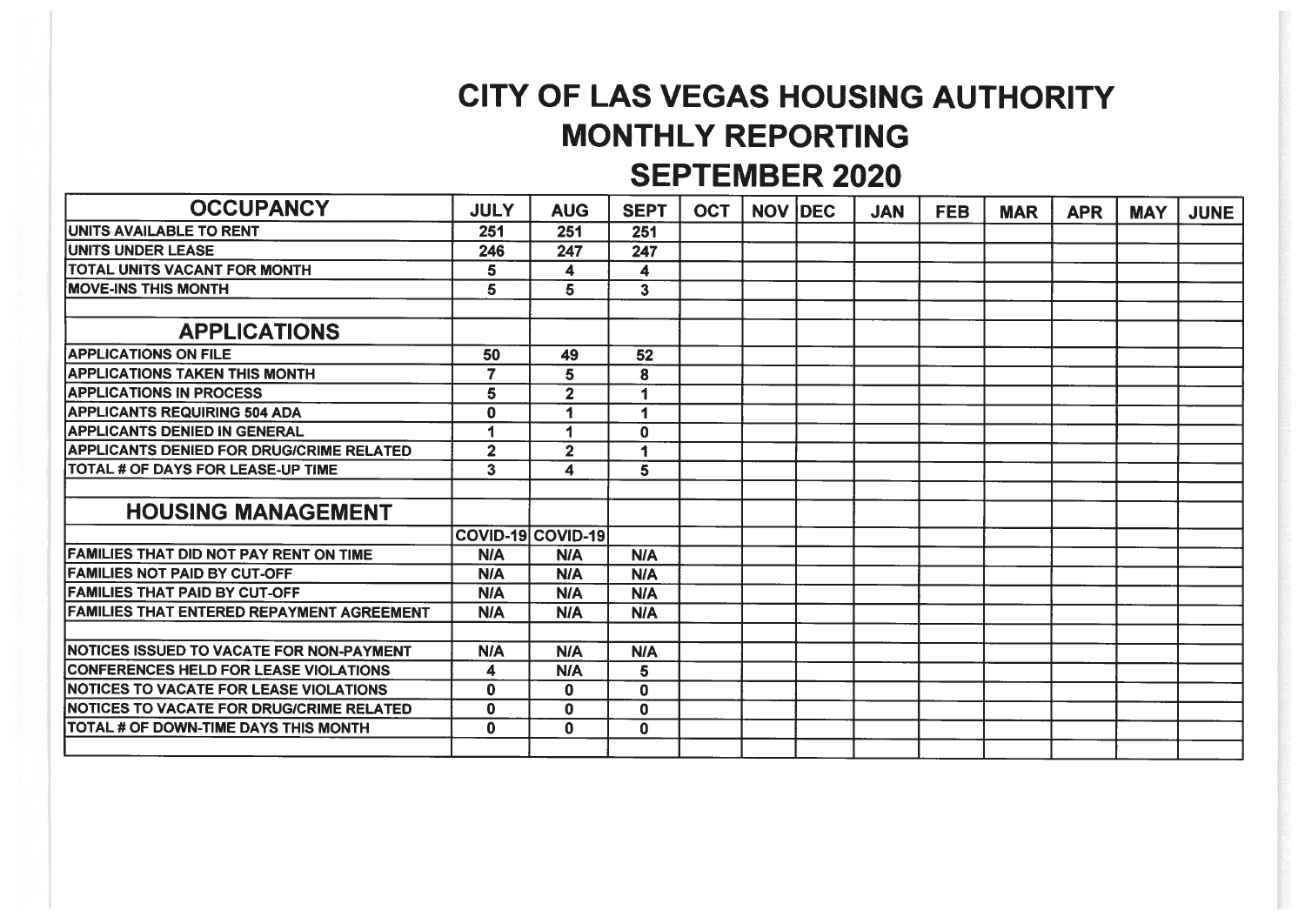| <b>HOUSING MAINTENANCE</b>                      |             |                   |             |  |  |  |  |  |
|-------------------------------------------------|-------------|-------------------|-------------|--|--|--|--|--|
|                                                 |             |                   |             |  |  |  |  |  |
| <b>NUMBER OF EMERGENCY WORK ORDERS</b>          | 4           | 3                 | 13          |  |  |  |  |  |
| # OF EMERGENCY WORK ORDERS ABATED W/24 HRS      | 4           | 3                 | 13          |  |  |  |  |  |
| # OF NON EMERGENCY WORK ORDERS ISSUED           | 77          | 59                | 68          |  |  |  |  |  |
| # OF NON-EMERGENCY WORK ORDERS COMPLETED        | 72          |                   | 79          |  |  |  |  |  |
| # OF OUTSTANDING WORK ORDERS                    | 140         | 141               | 130         |  |  |  |  |  |
| # OF UNITS MADE READY THIS MONTH                | 5           | 5                 | 3           |  |  |  |  |  |
| <b>AVERAGE # OF DAYS REQUIRED TO MAKE READY</b> | 17          | 15                | 18          |  |  |  |  |  |
|                                                 |             |                   |             |  |  |  |  |  |
| <b>UPCS INSPECTION STATUS</b>                   |             |                   |             |  |  |  |  |  |
|                                                 |             | COVID-19 COVID-19 |             |  |  |  |  |  |
| NUMBER OF UNITS INSPECTED YEAR TO DATE          | 5.          |                   |             |  |  |  |  |  |
| <b>NUMBER OF EXT.BUILDS INSPECTED Y-T-D</b>     | $\bf{0}$    | 0                 | $\mathbf 0$ |  |  |  |  |  |
| NUMBER OF COMMON AREAS INSPECTED Y-T-D          | $\mathbf 0$ | $\mathbf 0$       | $\mathbf 0$ |  |  |  |  |  |
| NUMBER OF BUILD SYS INSPECTED Y-T-D             | 5           |                   |             |  |  |  |  |  |
|                                                 |             |                   |             |  |  |  |  |  |
| <b>CAPITAL FUND MODERN. PROJECTS</b>            |             |                   |             |  |  |  |  |  |
|                                                 |             |                   |             |  |  |  |  |  |
|                                                 |             |                   |             |  |  |  |  |  |
|                                                 |             |                   |             |  |  |  |  |  |
|                                                 |             |                   |             |  |  |  |  |  |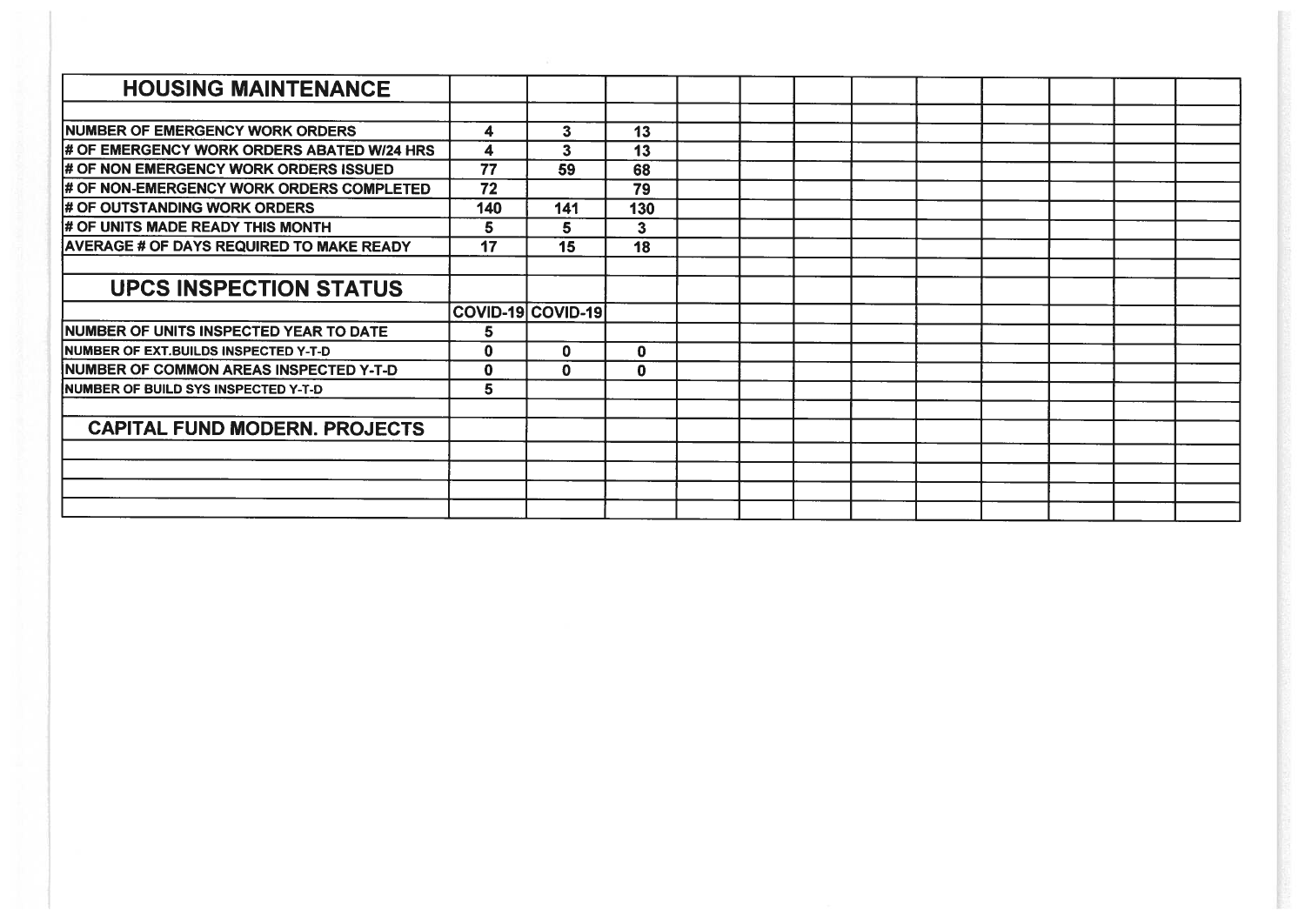#### CITY OF LAS VEGAS RESOLUTION NO. 20-58

## <sup>A</sup> RESOLUTION ADOPTING THE REPAYMENT AGREEMENT AS PRESENTED BETWEEN THE CITY OF LAS VEGAS (COLV) THE UNITED STATES DEPARTMENT OF HOUSING AN URBAN DEVELOPMENT (DEPARTMENT)

WHEREAS, In February 2016, the Department and COLV entered into <sup>a</sup> repayment agreement to satisfy debt owed to the Department and the Las Vegas Housing Authority (LVHA), and

WHEREAS, the COLV has previously paid \$516,852 from the COLV General Fund to LVHA and currently owes \$79,672 on the agreement, and

WHEREAS, the Department issued a report in December 2019 detailing the loss to the Department and LVHA due to the ineligible sale of public housing units in 2004 and 2005,and

WHEREAS, the COLV has agreed to repay a total of \$3,584,000 based upon the Department's Audit Report dated December 2019 with funds derived from non-federal sources, for <sup>a</sup> total owed of \$3,663,672 on the date of this agreement, and

WHEREAS, the Las Vegas Housing Authority, (LVHA) a division of the COLV's primary government which receives federal funds for the purpose of operating and improving low-rent public housing in Las Vegas, New Mexico is in the process of assigning its Annual Contributions Contract with HUD to the Northern Regional Housing Authority (Assignee), a public body corporate establishe 3A, and

WHEREAS, upon the Department's approval of the ACC transfer, all monies owed under this agreement will be owed to Northern Regional Housing Authority to be used for purposes of the Public Housing program, and

WHEREAS, the Department has agreed that as long as COLV complies with the terms of this Repayment Agreement, not to assert, commence or proceed against COLV with any claim or cause of action to collect any or all of the am

WHEREAS, the Department has agreed that as long as COLV agrees to the terms of this repayment agreement to be paid by off by June 31, 2046. The Department will issue a partial Release of the Declaration of Trust for the fifteen (15) properties sold to ineligible buyers as detailed in the forementioned audit report.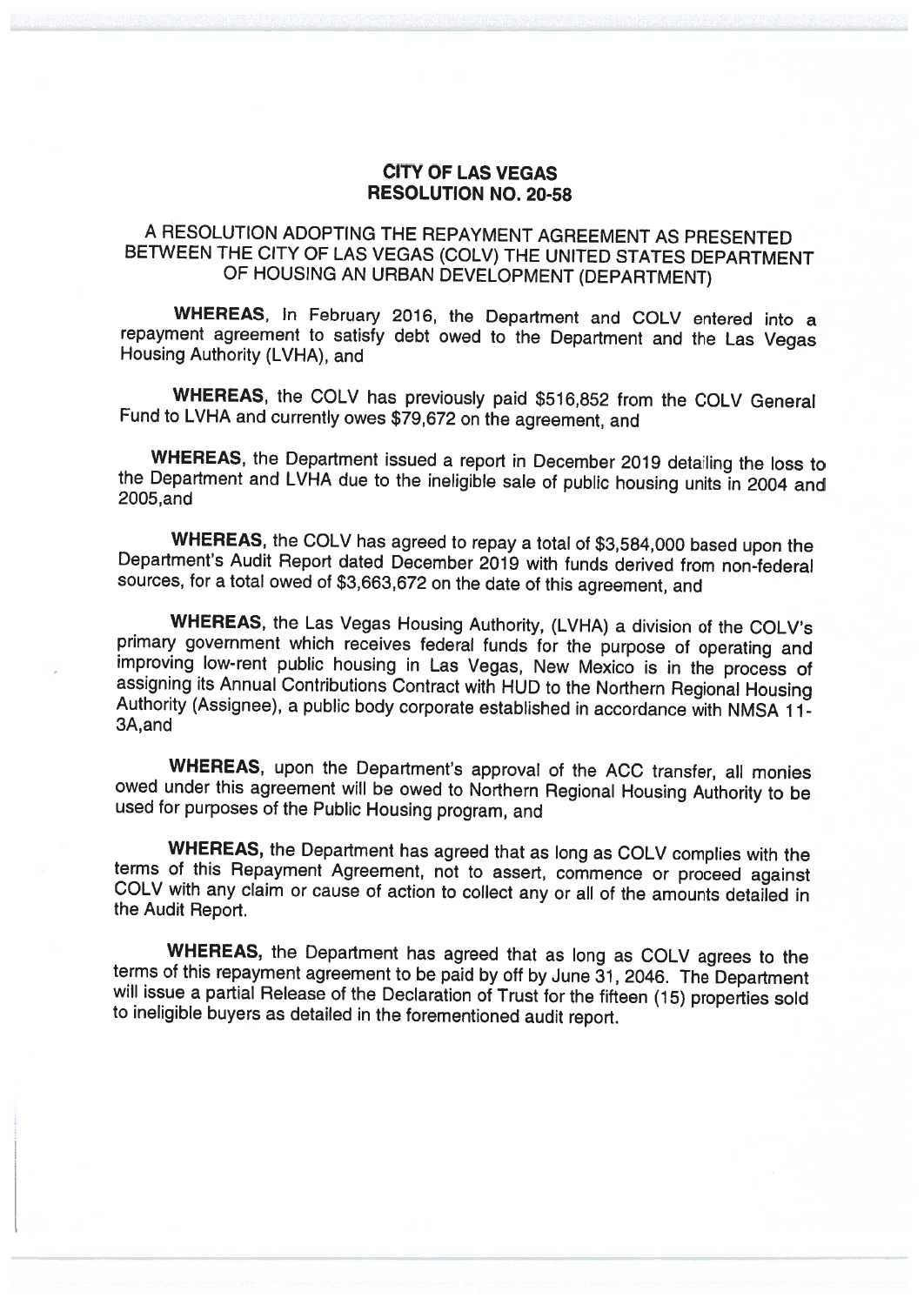NOW, THEREFORE, BE IT RESOLVED, in consideration of the mutual covenants contained herein and other good and valuable consideration, the receipt and sufficiency of which hereby are acknowledged, COLV and the Department, each for themselves and their respective successors and assigns agree to the repayment agreement presented to this City Council.

Passed, Approved and Adopted this 29<sup>th</sup> day of September, 2020.

Mayor Louie Trujillo

ATTEST:  $\sqrt{2}$ Casandra Fresquez, City Clerk

APPROVED AS TO LEGAL SUFFICIENCY ONLY

 $C_{\alpha}$   $C_{\alpha}$ 

Scott Aaron, City Attorney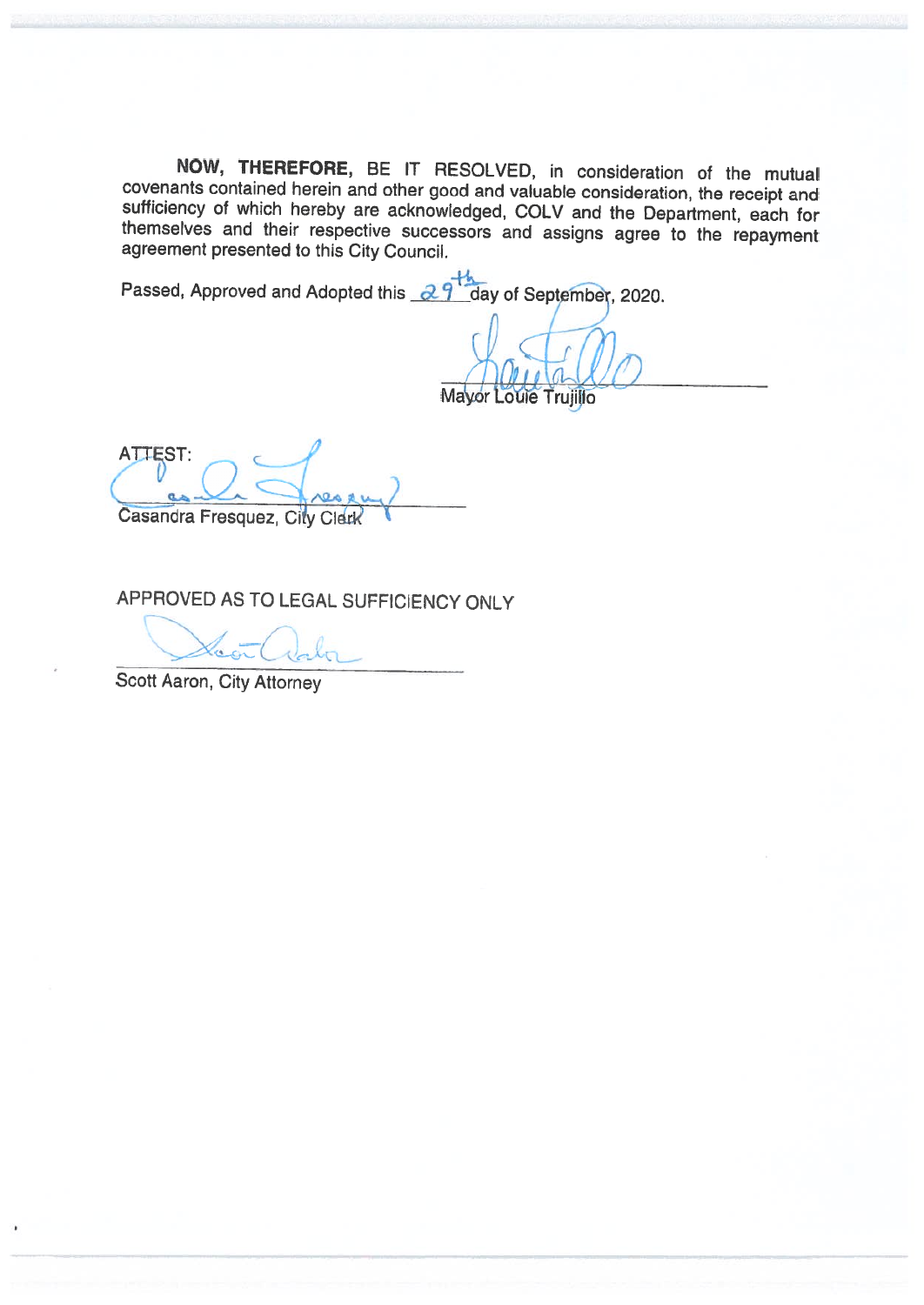#### REPAYMENT AGREEMENT

This REPAYMENT AGREEMENT is entered into this  $\frac{1}{2}$ day of September, 2020 by and between the City of Las Vegas (COLV), Las Vegas, New Mexico, a municipal corporation, and the U. S. Department of Housing and Urban Development (the Department) (collectively, the "Parties").

WHEREAS, In February 2016, the Department and COLV entered into <sup>a</sup> repayment agreement to satisfy debt owed to the Department and the Las Vegas Housing Authority (LVI-IA), and

WHEREAS, the COLV has previously paid \$51 6,852 from the COLV General Fund to LVHA and currently owes \$79,672 on the agreement, and

WHEREAS, the Department issued <sup>a</sup> report in December <sup>2019</sup> detailing the loss to the Department and LVHA due to the ineligible sale of public housing units in <sup>2004</sup> and 2005, and

WHEREAS, the COLV has agreed to repay <sup>a</sup> total of \$3,584,000 based upon the Department's Audit Report dated December <sup>2019</sup> with funds derived from non-federal sources, for <sup>a</sup> total owed of \$3,663,672 on the date of this agreement, and

WHEREAS, the Las Vegas Housing Authority, (LVHA) a division of the COLV's primary government which receives federal funds for the purpose of operating and improving low-rent public housing in Las Vegas, New Mexico is in the process of<br>assigning its Annual Contributions Contract with HUD to the Northern Regional Housing<br>Authority (Assignee), a public body corporate establishe 3A, and

WHEREAS, upon the Department's approval of the ACC transfer, all monies owed under this agreement will be owed to Northern Regional Housing Authority to be used for purposes of the Public Housing program, and

WHEREAS, the Department has agreed that as long as COLV complies with the terms of this Repayment Agreement, not to assert, commence or proceed against COLV with any claim or cause of action to collect any or all of the am Report.

NOW, THEREFORE, in consideration of the mutual covenants contained herein<br>and other good and valuable consideration, the receipt and sufficiency of which hereby are acknowledged, COLV and the Department, each for themselves and their respective successors and assigns agree, as follows: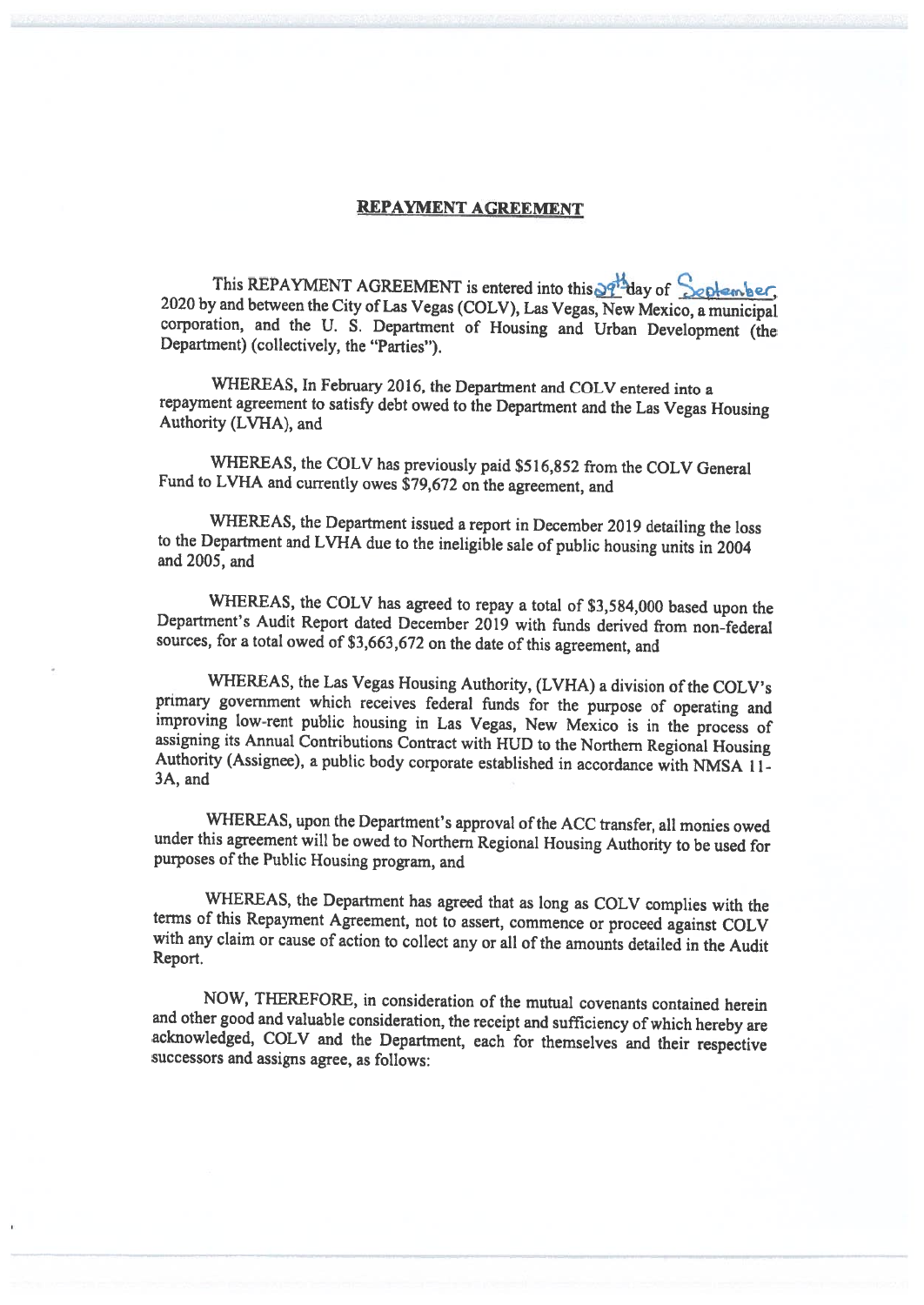#### A. The COLV Agrees to:

- 1. Transfer monies to the Las Vegas Housing Authority or its Assignee, in accordance with the instructions provided by the Department and by the dates and in the amounts as follows:
	- a. On an annual basis, starting with fiscal year ending June 30, <sup>2021</sup> and no later than June <sup>30</sup> of each following fiscal year, the COLV will transfer <sup>a</sup> minimum of \$150,000 cash from the general fund to the LVHA operating fund or wire transfer the funds to LVHA's Assignee;
- 2. Maintain complete and accurate records of cash transfers, provided to LVHA or its assignee for the duration of the agreement.
- 3. Provide HUD with an annual report of activities described in paragraph 1. above no later than August <sup>31</sup> of each year for the prior fiscal year ended.
- 4. Satisfy all amounts due and payable under this agreement no later than <sup>25</sup> years from the date of execution of this agreement for final satisfaction of the debt owed for which this agreement is executed.

# B. The Department Agrees to:

- 1. Not assert, commence or proceed against COLV with any claim or cause of action to collect any or all of the amounts detailed in the Audit Report as long as COLV complies with the terms of this Repayment Agreement.
- 2. Execute <sup>a</sup> partial Release of the Declaration of Trust for the fifteen (15) properties sold to ineligible buyers as detailed in the Department's Audit Report.

#### C. The Parties Agree:

- 1. In the event that the COLV fails to transfer funds to the LVHA or its Assignee at the times and in the amounts detailed in paragraph "A" here within, the Department shall provide COLV with a written statement specifying
- 2. If the Department determines that COLV has not satisfactorily resolved the findings of noncompliance, the Department may take any of the following actions for non-compliance, unless specifically noted otherwise in this Agreement: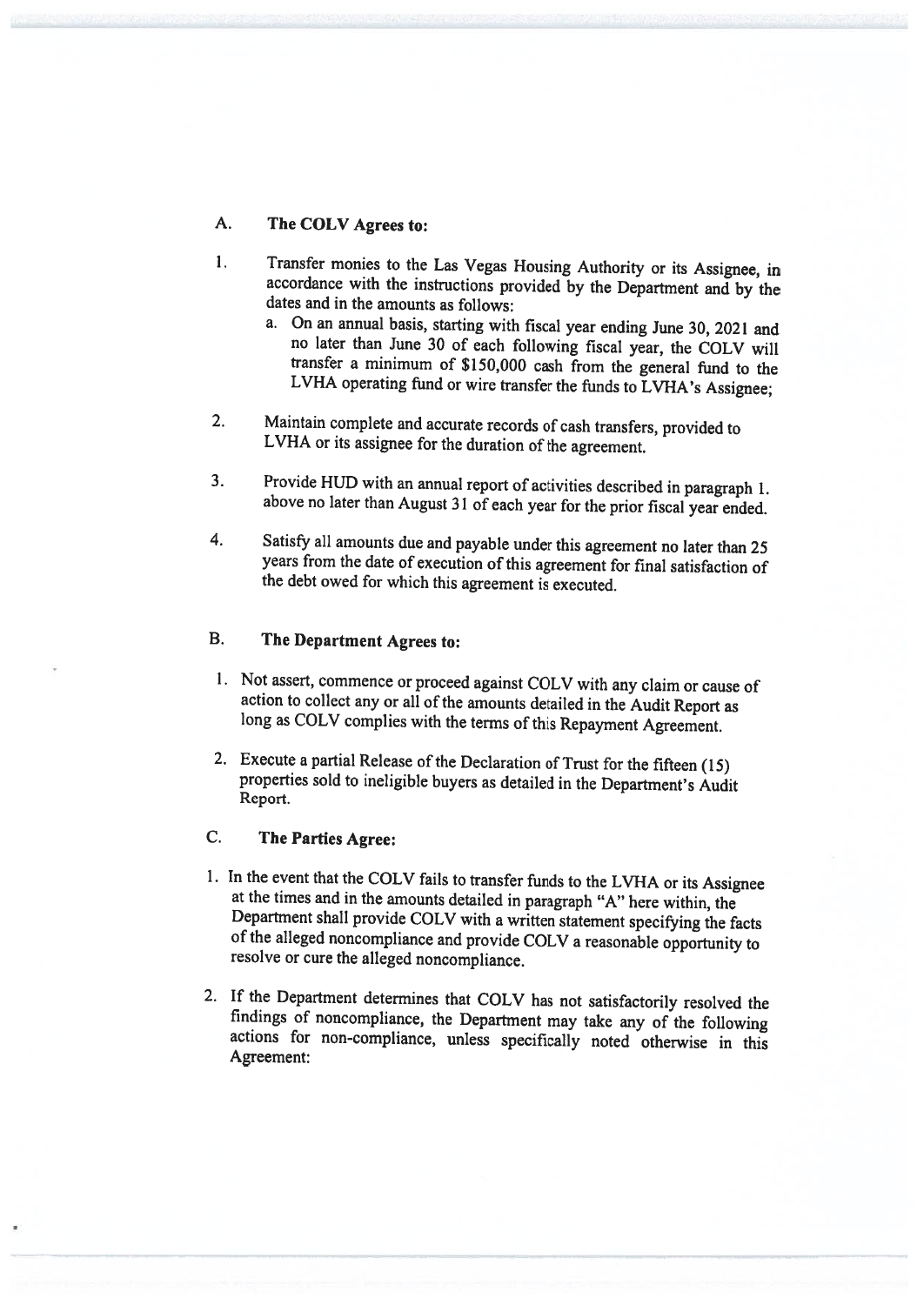- a. Any act(s) or omission(s) by a COLV employee, officer or commissioner who violates the terms of this Agreement may serve as grounds for the Department's imposing debarment or limited denial of participation, as set forth in <sup>2</sup> CFR Part <sup>2424</sup> for that employee, officer or commissioner.
- b. Any act(s) or omission(s) that violates the terms of this Agreement may serve as grounds for the United States to seek specific performance of any or all of the provisions of this Agreement in federal court.
- 3. The acts set forth in paragraphs 2(a) and 2(b) herein are not mutually exclusive and the Department has the right to pursue any or all of these remedies or other remedies available under law. The Department retains the right to offer COLV <sup>a</sup> 90-day period in which to cure any violations of the terms of this Agreement.
- D. Terms.
- 1. This Repayment Agreement shall be binding upon and inure to the benefit of the Department and COLV and their respective successors and assigns.
- 2. If any part of this Agreement is held to be invalid or unenforceable, such holding will not affect the validity or enforceability of any other part of this Agreement so long as the remainder of the Agreement is reasonably capable of completion.
- 3. This Agreement contains the entire agreement of the parties and supersedes any and all other agreements or understandings, oral or written, whether previous to the execution hereof or contemporaneous herewith.
- 4. This Agreement shall not be altered, changed, or amended except by <sup>a</sup> written instrument approved and signed by the parties.
- 5. Execution of this Repayment Agreement by COLV is with the full authority granted by the COLV City Council.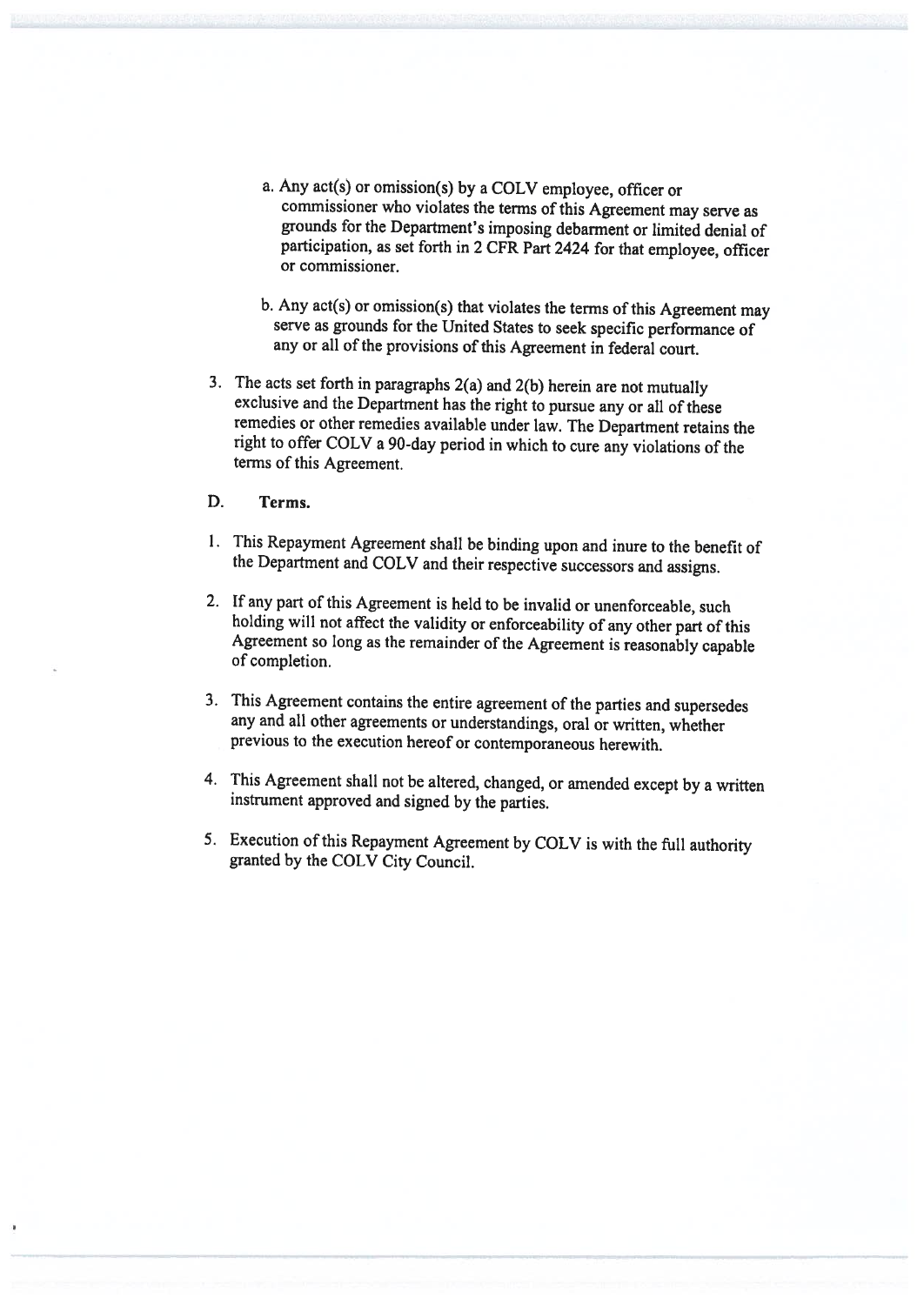In Witness Whereof, the parties hereof have executed this Repayment Agreement as of the date first written above.

City of Las Vegas

 $\left(\begin{array}{c}1\end{array}\right)$  $\sim$ 

Louie A. Trujillo Mayor City of Las Vegas U.S. Department of Housing and Urban Development

Donna Wickes Regional Manager Office of Public Housing

by Gregory J. Jungman Director of Public Housing

Dr. William Taylor /

City Manager City of Las Vegas

Las Vegas Housing Authority

Terry Baca Acting Executive Director City of Las Vegas Housing Authority